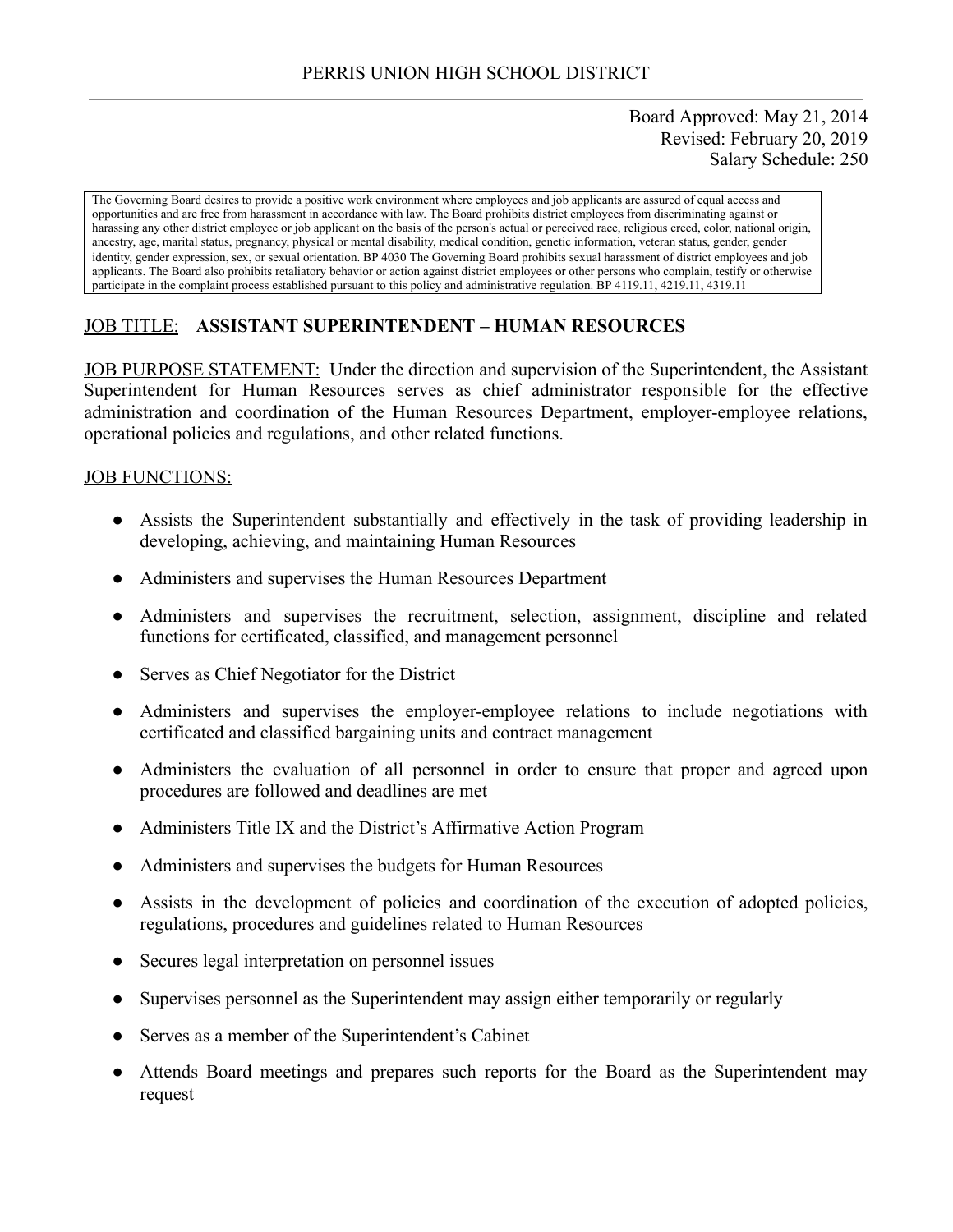# JOB TITLE: **ASSISTANT SUPERINTENDENT – HUMAN RESOURCES**  Page 2 of 3

### JOB FUNCTIONS - continued

- Serves on lay or staff committees as the Superintendent may request
- Maintains a strong knowledge of laws and regulations relative to personnel
- Writes and speak effectively
- Researches effectively and presents understandable reports on information learned from research.
- Establishes and maintains effective working relationships with staff, students, parents, and community members.
- Performs other duties as assigned

### Personal and Professional Qualities:

- Excellent health, vigor, stamina, and stability
- Skill in human relations
- Patience, wisdom, firmness as well as flexibility and adaptability
- Ability to write and speaks clearly and concisely
- Integrity
- Ability to participate in a participative style of management
- Appreciation of the need for accountability
- Strong professional and personal principles and the courage to fight to maintain them
- Ability to listen, observe and to absorb the concerns of the Board, staff, and community and to act upon needs
- Ability to manage in the areas of planning, organizing, controlling communicating and leading

### PHYSICAL ABILITIES:

- Visual ability to read handwritten or typed documents, and the display screen of various office equipment and machines
- Able to communicate and obtain information in English
- Able to sit (for sustained period of time), stand, stoop, kneel, bend, lift (25 pounds), carry (25 pounds), and walk
- Able to climb slopes, stairs, steps, ramps and ladders
- Able to operate office machines and equipment in a safe and effective manner